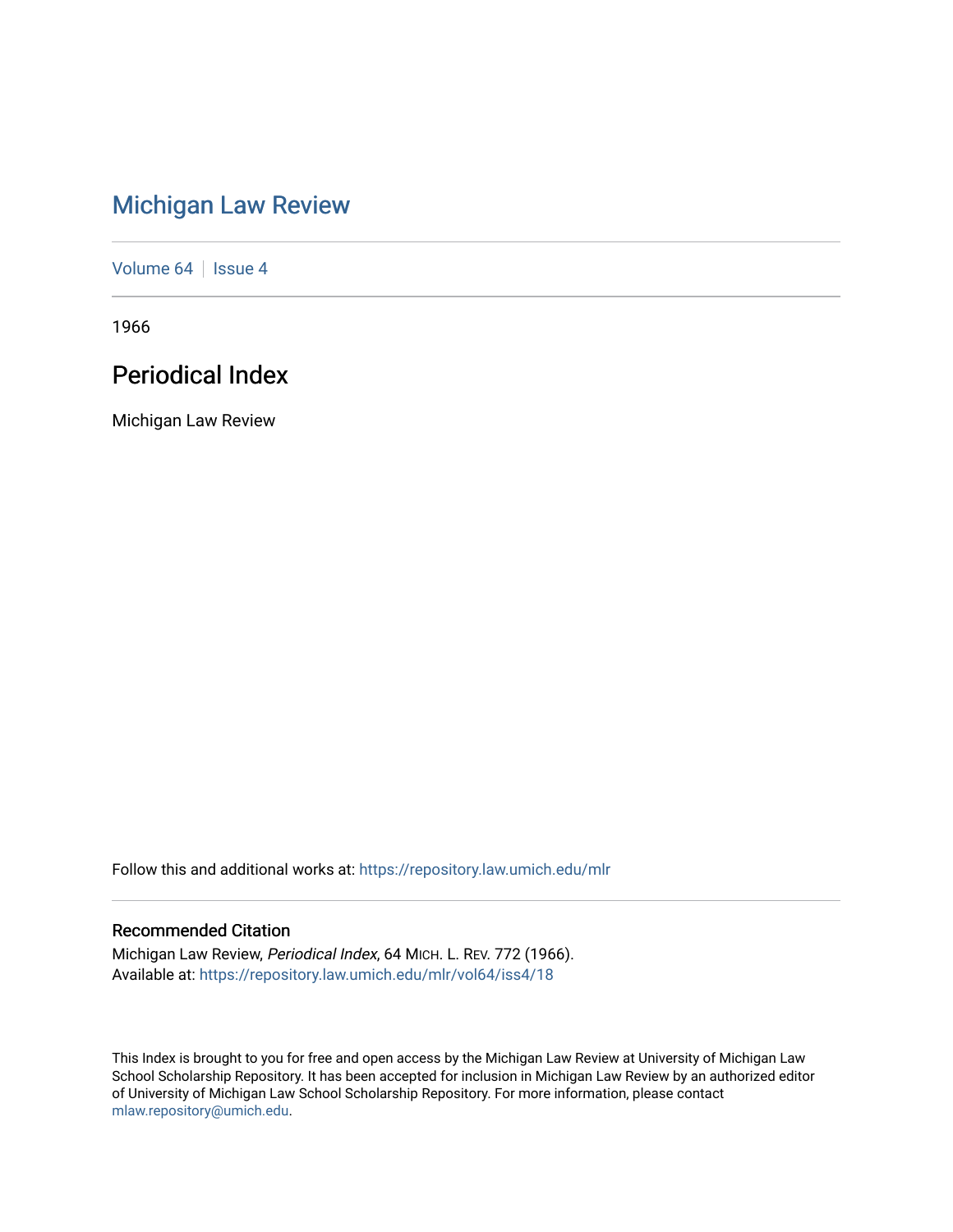### **PERIODICAL INDEX**

This index includes *art{cles, comments* and some of the longer *notes* which have appeared in leading law reviews since the publication of the last issue of this *Review.*  (a) indicates a leading article.

ADMINISTRATIVE LAW

The president and the regulatory commissions. (a) Emmette S. Redford. 44 Texas L. Rev. 288-321 (Dec.).

The Waterman doctrine revisited. (a) William E. Miller. 54 Geo. L.J. 5-29 (Fall).

#### ANTITRUST LAW

See also *Labor Law.* 

Bid depository operation: an invitation to boycott? 114 U. Pa. L. Rev. 231-40 (Dec.).

Determining the "line of commerce" under section seven of the Clayton act. 18 Vand. L. Rev. 1506-33 (June).

Horizontal and vertical restraints of trade: the legality of motion picture splits under the antitrust laws. (a) James S. Gordon. 75 Yale L.J. 239-60 (Dec.).

Preliminary relief for the government under section *7* of the Clayton act. 79 Harv. L. Rev. 391-406 (Dec.).

Recent antitrust developments-1965. (a) Milton Handler. 40 N.Y.U.L. Rev. 823-59 (Nov.).

The antitrust laws and single-firm conduct: a symposium. Articles by Clark C. Havighurst, Corwin D. Edwards, Lester G. Telser, Lee E. Preston, John S. McGee, James M. Ferguson, Bernie R. Burrus, Carl H. Fulda, and Jesse W. Markham. 30 Law & Contemp. Prob. 461-620 (Summer).

#### .ARBITRATION

Arbitration as a means of reducing court congestion. (a) Leon Sarpy. 41 Notre Dame Law. 182-91 (Dec.).

#### **BANKRUPTCY**

Implied consent to summary jurisdiction in bankruptcy: the forgotten right to jury trial. 114 U. Pa. L. Rev. 256-73 (Dec.).

### BAR Associations

Corporate counsel: qualifications for admission to the bar on motion under reciprocity statutes. 41 Notre Dame Law. 235-50 (Dec.).

#### CIVIL RIGHTS

See also *Jurisdiction and Judgments.* 

FEPC in Illinois: four stormy years. (a) Joseph Minsky. 41 Notre Dame Law. 152-81 (Dec.).

The protest movement and the law. (a) Burke Marshall. 51 Va. L. Rev. 785-803  $($ June $).$ 

#### COMMERCIAL LAW

The crazy quilt of commercial law: a study in legislative patchwork. (a) Terrence R. Fitzgerald. 54 Ky. L.J. 85-90 (1965).

#### COMMUNICATIONS SATELLITE ACT

Governmentally appointed directors in a private corporation-the communications satellite act of 1962. 79 Harv. **L.**  Rev. 350-64 (Dec.).

The communications satellite corpor• ation: a new experiment in government and business. (a) George D. Schrader. 53 Ky. L.J. 732-42 (1965).

#### CONFIJcr OF LAws

A proposal for judicial validation of a previously unconstitutional law: the civil rights act of 1875. (a) Melville B. Nimmer. 65 Colum. L. Rev. 1394-1426 (Dec,).

Conflict of laws and deposition-taking. 1965 U. Ill. L.F. 297-302 (Summer).

Conflict of laws-a rationale of jurisdiction. (a) Roy Moreland. 54 Ky. L.J. 5-18 (1965).

Conflict of laws-two case studies in governmental-interest analysis. 65 Colum. L. Rev. 1448-62 (Dec.).

Hanna v. Plumer: the Erie doctrine changes shape. (a) John C. McCoid, II. 51 Va. L. Rev. 884-915 Gune).

#### **CONSPIRACY**

The, Krulewitch warning: guilt by association. (a) Alvin H. Goldstein, Jr. 54 Geo. L.J. 133-55 (Fall).

#### CONSTITUTIONAL LAW

See also *Bankruptcy, Property Law.*  Defamation a deux: incidental defamation and the Sullivan doctrine. 114 U. Pa. L. Rev. 241-48 (Dec.).

Freedom of the mails: a developing right. (a) Jay A. Sigler. 54 Geo. L.J. 30-54 (Fall).

Retroactivity of constitutional decisions. 41 Notre Dame Law. 206-20 (Dec.).

The first amendment and Harry Kalven: an appreciative comment on the advantages of thinking small. (a) Kenneth L. Karst. 13 U.C.L.A.L. Rev. 1-24 (Nov.).

[772]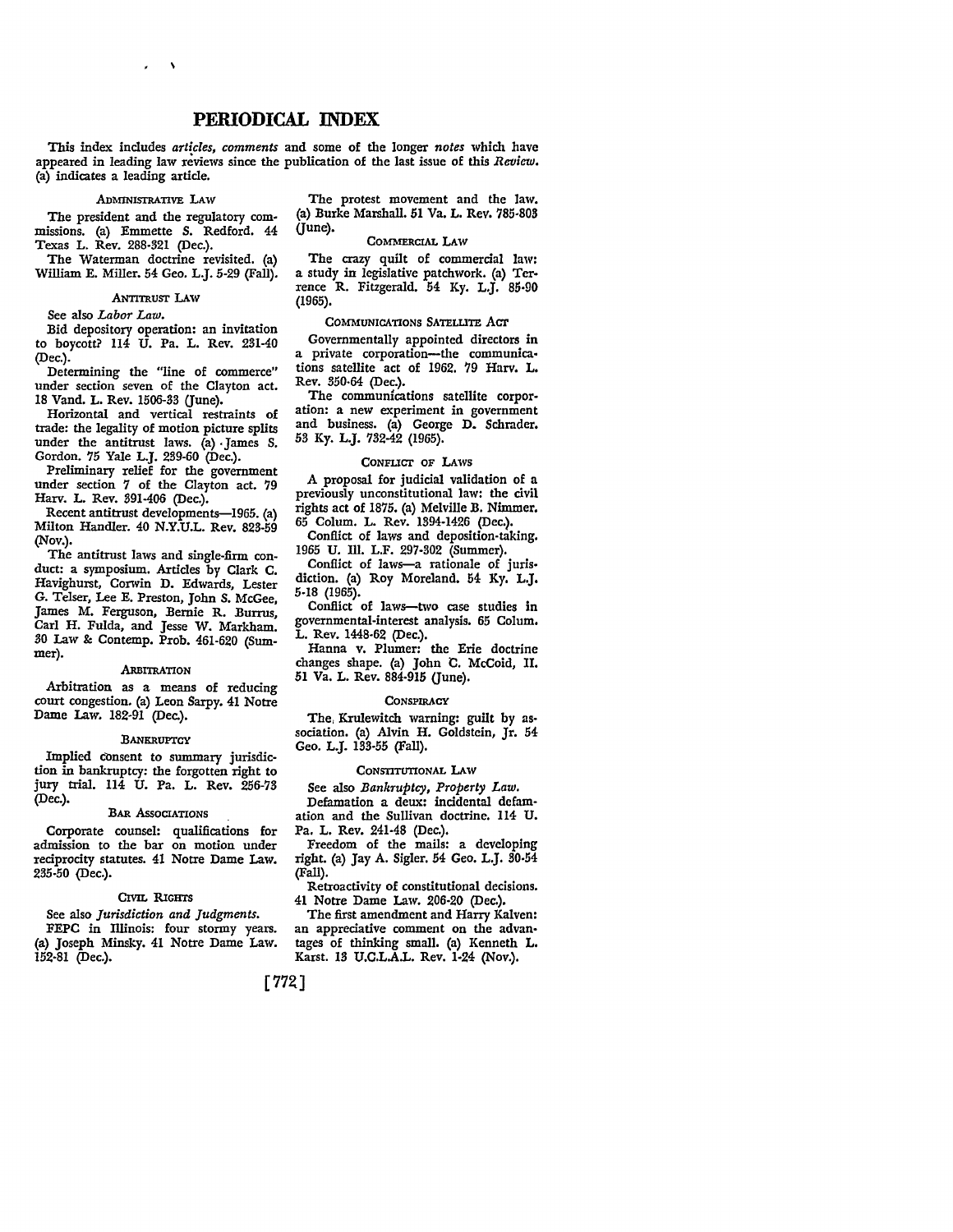#### **CONTRACTS**

See also *Securities and Exchange Commission.* 

Infants' contractual disabilities: do modem sociological and economic trends demand a change in the law? 41 Ind. L.J. 140-56 (Fall).

Loss apportionment in government contract cases. 114 U. Pa. L. Rev. 306-13 (Dec.).

Subcontractor remedies: prevention of procurement problems. (a) Morton J. Gold. 54 Ky. L.J. 75-84 (1965).

#### **CORPORATIONS**

Installment repurchase of stock: surplus limitations. 79 Harv. L. Rev. 303-26 (Dec.).

Public obligations of private corporations. (a) David S. Ruder. 114 U. Pa. L. Rev. 209-29 (Dec.).

The modem corporation and the rule of law. (a) D. L. Mazumdar. 114 U. Pa. L. Rev. 187-208 (Dec.).

#### **COURTS**

The Louisiana Compromise, abstention and vagueness: Dombrowski v. Pfister. 13 U.C.L.A.L. Rev. 153-66 (Nov.).

The United States court of appeals for the District of Columbia circuit: 1964- 1965 term. 54 Geo. L.J. 185-381 (Fall).

#### CRIMINAL LAW

California. enacts legislation to aid victims of criminal violence. 18 Stan. L. Rev. 266-73 (Nov.).

Extrajudicial criminal confessions in Indiana: changes in the law of admissibility. 41 Ind. L.J. 107-39 (Fall).

Hamm v. City of Rock Hill and the federal savings statute. (a) John P. Mac-Kenzie. 54 Geo. L.J. 173-84 (Fall).

#### DISARMAMENT

Basic problems of disarmament. (a) Louis B. Sohn. 41 Notre Dame Law. 133-51 (Dec.).

#### DOUBLE JEOPARDY

Twice in jeopardy. 75 Yale L.J. 262-321 (Dec.). ELEcrIONS

A problem of appellate delays in election contests. (a) James D. McKeithan. 44 Texas L. Rev. 322-24 (Dec.).

#### EVIDENCE

A changing approach to the law of evidence. (a) Arthur L. Goodhart. 51 Va. L. Rev. 759-84 (June).

Improper evidence in nonjury trials:

basis for reversal? 79 Harv. L. Rev. 407-15 (Dec.).

#### FAMILY LAw

Blood grouping tests and the new Kentucky solution. 53 Ky. L.J. 790-98 (1965).

#### FOREIGN LAW

Citizens' grievances against administrative agencies-the Yugoslav approach. (a) Walter Gellhom. 64 Mich. L. Rev. 385-420 (Jan.).

New communist civil codes of Czechoslovakia and Poland: a general appraisal. (a) Aleksander W. Rudzinski. 41 Ind. L.J. 33-68 (Fall).

Socialist law and the international encyclopedia. (a) John N. Hazard. 79 Harv. L. Rev. 278-302 (Dec.).

The Italian style I: doctrine. (a) John Henry Merryman. 18 Stan. L. Rev. 39-65 (Nov.).

#### HABEAS CORPUS

Legal history in the high court-habeas corpus. (a) Dallin H. Oaks. 64 Mich. L. Rev. 451-72 (Jan.).

#### HOUSING

Fair housing laws: halfway mark. (a) Laurence D. Pearl and Benjamin B. Temer. 54 Geo. L.J. 156-72 (Fall).

Federal aids for enforcement of housing codes. 40 N.Y.U.L. Rev. 948-77 (Nov.).

Symposium: planned unit development. Articles by Gerald D. Lloyd, Byron R. Hanke, Jan Z. Krasnowiecki, Daniel R. Mandelker, L. S. Jay, K. D. Fines, and J. Furmidge, David W. Craig, Richard F. Babcock, and David N. McBride. 114 U. Pa. L. Rev. 1-170 (Nov.).

#### IMMUNITY

The bribed congressman's immunity from prosecution. 75 Yale L.J. 335-50 (Dec.).

#### INSURANCE

Use of the declaratory judgment to determine a liability insurer's duty to defend-conflict of interests. 41 Ind. L.J. 87-106 (Fall).

#### **TURIES**

Fair jury selection procedures. 75 Yale L.J. 322-34 (Dec.).

#### JURISDicrION AND JUDGMENTS

A reexamination of the civil rights removal statute. 51 Va. L. Rev. 950-72 (June).

#### **JURISPRUDENCE**

Psychoanalytical jurisprudence: a common language for Babylon. (a) Albert A.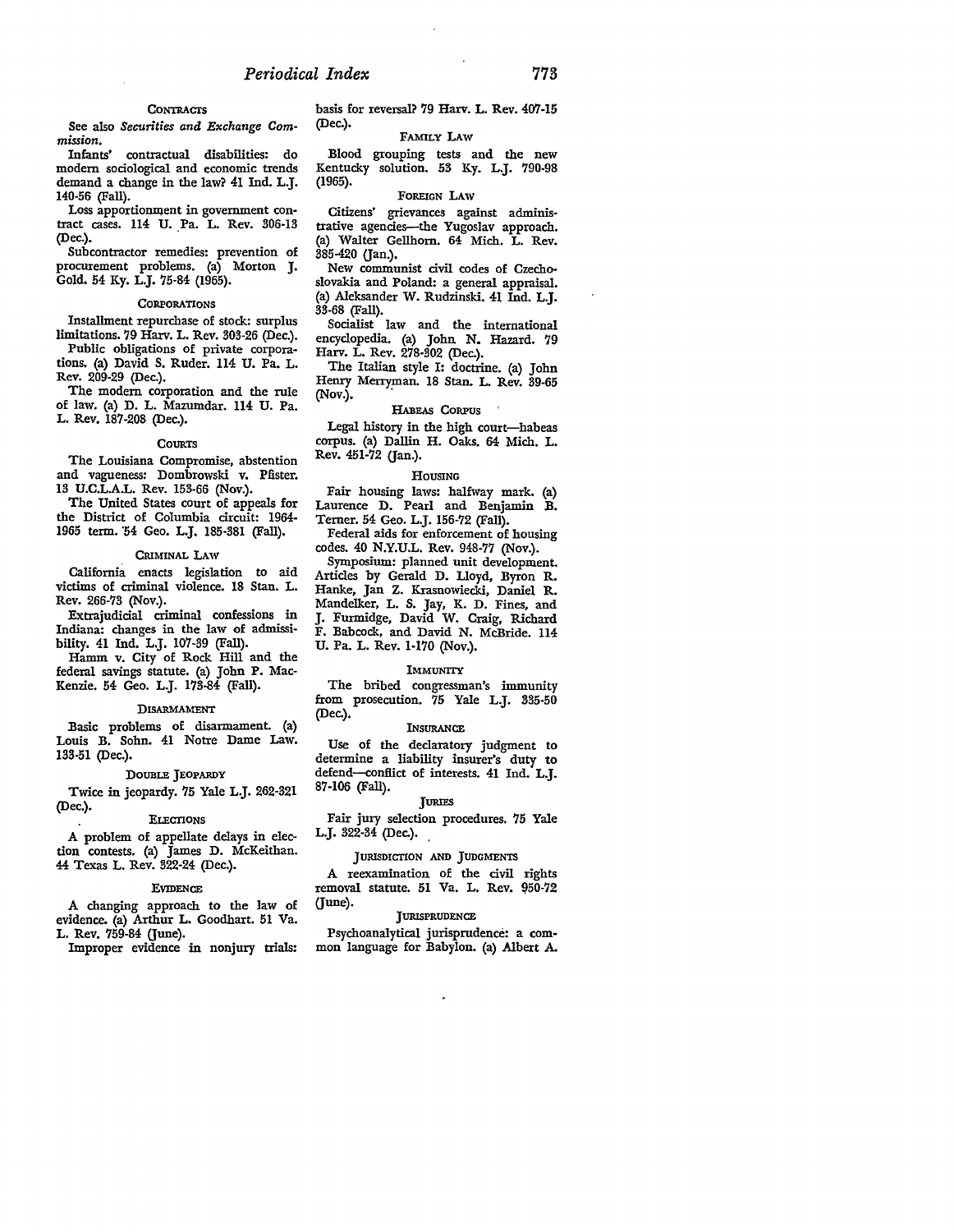Ehrenzweig. 65 Colum. L. Rev. 1331-60 (Dec.).

#### LABOR LAW

Group sanctions and sections 8(b)(7) and 8(b)(4): an integrated approach to labor law. {a) Robert J. Affeldt. 54 Geo. L.J. 55-132 (Fall).

On nudging and shoving the national steel arbitration into a dubious procedure. 79 Harv. L. Rev. 327-49 (Dec.).

Present status of the immunity of labor unions from prosecution under the federal antitrust laws. 41 Notre Dame Law. 221-34 (Dec.).

The Illinois fair employment practices act. 1965 U. Ill. L.F. 267-96 (Summer).

The local-international relationship: a call for an institutional approach. 114 U. Pa. L. Rev. 285-305 (Dec.).

#### LEGAL SERVICES

Group legal services. 79 Harv. L. Rev. 416-24 (Dec.).

#### MEDICAL PROFESSION

Physician ownership in pharmacies. 41 Notre Dame Law. 49-72 (Nov.).

#### PARTNERSHIP

Standing of limited partners to sue derivatively. 65 Colum. L. Rev. 1463-87 (Dec.).

#### PROPERTY LAW

Airplane noise, property rights, and the constitution. 65 Colum. L. Rev. 1428-47 (Dec.).

Notice and the "deeds out" problem. (a) William E. Ryckman, Jr. 64 Mich. L. Rev. 421-50 (Jan.).

Revocable gifts of legal interests in land. (a) John L. Garvey. 54 Ky. L.J. 19-74 (1965).

Title assurance: a new approach to unauthorized practice. (a) Stanley B. Balbach. 41 Notre Dame Law. 192-205 (Dec.).

#### REPORTERS

Discretionary reporting of trial court decisions: a dialogue. 114 U. Pa. L. Rev. 249-55 (Dec.).

#### SECURITIES AND ExCHANGE COMMISSION

Convertible securities and section 16(b): the persistent problems of purchase, sale, and debts previously contracted. 64 Mich. L. Rev.  $47\overline{4}$ -95 (Jan.).

Inside information: growing pains for the development of federal corporation law under rule lOb-5. (a) William H. Painter. 65 Colum. L. Rev. 1361-93 (Dec.).

#### SHOPPING CENTERS

Shopping centers: a symposium. Financ• ing the shopping center, by Richard J. Faletti; Problems of the developer, by Norman M. Kranzdorf; Problems of the tenant, by Roy W. Van der Kamp and George W. Crampton; Lessors' covenants restricting competition, by David C. Baum; and Determining fair market value of a shopping center for purposes of property tax assessment, by Mark G. Ancel. 1965 U. Ill. L.F. 151-263 (Summer).

#### STATE GOVERNMENT

Constitutional and statutory bases of governors' emergency powers. 64 Mich. L. Rev. 290-307 (Dec.).

#### TAXATION

Another look at some old problemspercentage depletion and the ABC trans• action. (a) J. Reid Hambrick. 34 Geo. Wash. L. Rev. 1-52 (Oct.).

100% assessment in Kentucky. 54 Ky. L.J. 98-124 (1965).

Breeding farms and racing stableshobby or business? 54 Ky. L.J. 92-97 (1965). Depreciation in the year of sale: the Cohn rule re-examined. (a) Colin M.

Danzis. 40 N.Y.U.L. Rev. 905-26 (Nov.). Federal income taxation of farmers'

and other cooperatives. (a) James K. Logan. 44 Texas L. Rev. 250·87 (Dec.).

Federal tax policy and the support of science. {a) Bernard Wolfman. 114 U. Pa. L. Rev. 171·86 (Dec.).

Income tax deductibility of attorneys' fees incurred in unsuccessful criminal defense. 114 U. Pa. L. Rev. 274-84 (Dec.).

Section 351 transfers to controlled cor• porations: the forgotten term-"securities.'' 114 U. Pa. L. Rev. 314-22 (Dec.).

Tax pooling and tax postponementthe capital exchange funds. (a) Marvin A. Chirelstein. 75 Yale L.J. 183·215 (Dec.).

The status of federal mergers and con• solidations as type (A} reorganizations. 60 Nw. U. L. Rev. 655-76 (Nov.•Dec.).

The widow's election: the issue of consideration. {a) Keith E. Morrison. 44 Texas L. Rev. 223-49 (Dec.).

#### **TELEVISION**

The wire mire: the FCC and CATV. 79 Harv. L. Rev. 366-90 (Dec.).

#### **TORTS**

See also *Constitutional Law.* 

Contribution among joint tortfeasors.

44 Texas L. Rev. 326-42 (Dec.).

Fault, accidents and the wonderful